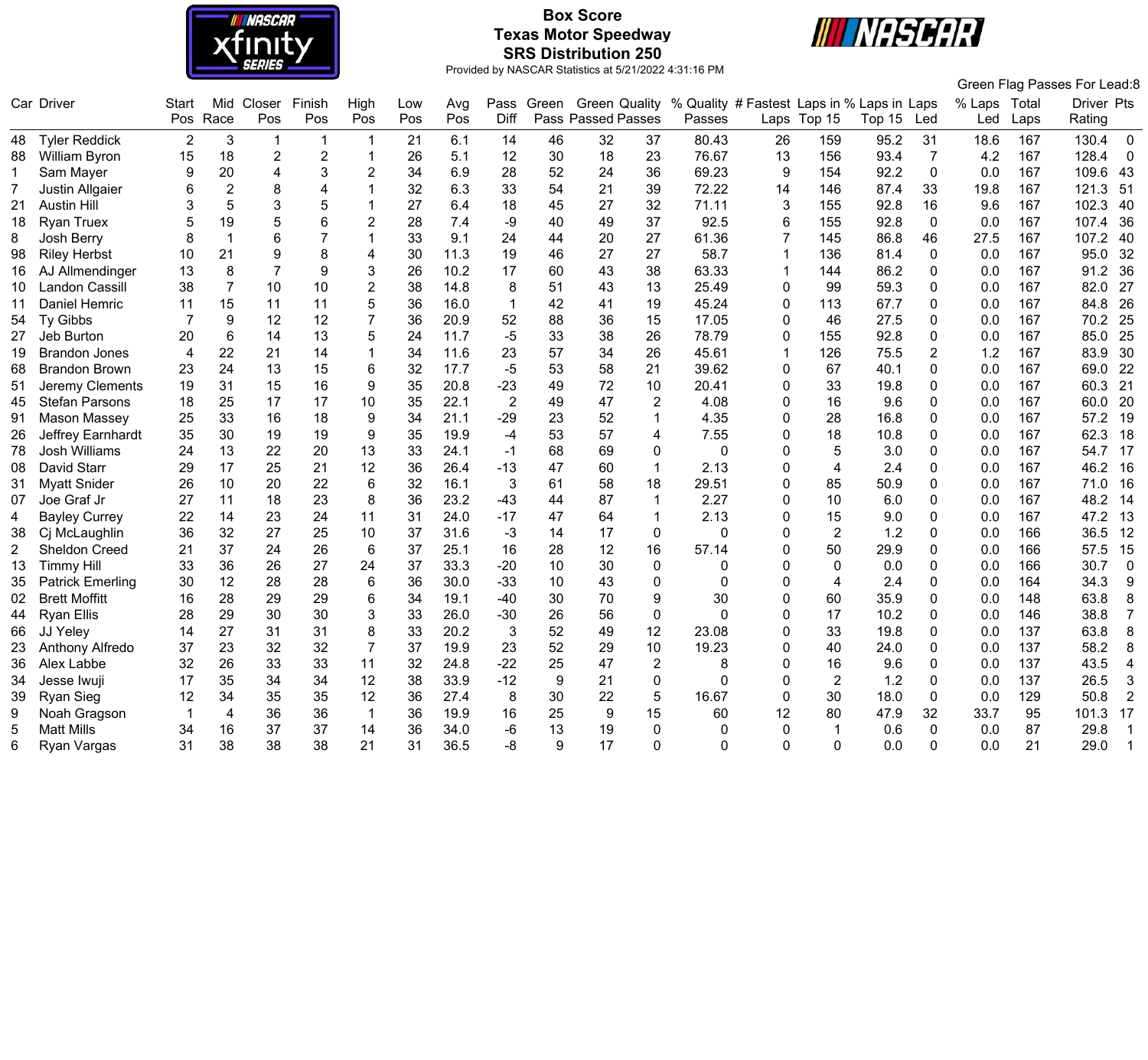

#### **Average Running Position Texas Motor Speedway SRS Distribution 250**



| Rank Car |                | <b>Driver</b>           | Team                           | Finish Pos. | Average Pos |
|----------|----------------|-------------------------|--------------------------------|-------------|-------------|
| 1        | 88             | William Byron           | HendrickCars.com               | 2           | 5.05        |
| 2        | 48             | <b>Tyler Reddick</b>    | Big Machine Racing/JAG Metals  | $\mathbf 1$ | 6.13        |
| 3        | $\overline{7}$ | Justin Allgaier         | hellowater                     | 4           | 6.31        |
| 4        | 21             | <b>Austin Hill</b>      | Global Industrial              | 5           | 6.35        |
| 5        | $\mathbf{1}$   | Sam Mayer               | <b>Accelerate Pros Talent</b>  | 3           | 6.93        |
| 6        | 18             | <b>Ryan Truex</b>       | <b>TOYOTA</b>                  | 6           | 7.41        |
| 7        | 8              | Josh Berry              | Jarrett Industries             | 7           | 9.14        |
| 8        | 16             | AJ Allmendinger         | <b>Action Industries</b>       | 9           | 10.24       |
| 9        | 98             | <b>Riley Herbst</b>     | <b>Monster Energy</b>          | 8           | 11.29       |
| 10       | 19             | <b>Brandon Jones</b>    | Menards\Delta Faucets          | 14          | 11.60       |
| 11       | 27             | Jeb Burton              | <b>State Water Heaters</b>     | 13          | 11.69       |
| 12       | 10             | Landon Cassill          | Voyager: Crypto for All        | 10          | 14.83       |
| 13       | 11             | Daniel Hemric           | Cirkul - Water Your Way        | 11          | 16.02       |
| 14       | 31             | <b>Myatt Snider</b>     | <b>Superior Essex</b>          | 22          | 16.06       |
| 15       | 68             | <b>Brandon Brown</b>    | <b>BrandonBilt Foundations</b> | 15          | 17.65       |
| 16       | 02             | <b>Brett Moffitt</b>    | <b>Home Town Lenders</b>       | 29          | 19.14       |
| 17       | 9              | Noah Gragson            | Bass Pro Shops TrueTimber BRCC | 36          | 19.92       |
| 18       | 26             | Jeffrey Earnhardt       | ForeverLawn                    | 19          | 19.94       |
| 19       | 23             | Anthony Alfredo         | <b>First Phase</b>             | 32          | 19.94       |
| 20       | 66             | JJ Yeley                | <b>WORKPRO TOOLS</b>           | 31          | 20.20       |
| 21       | 51             | Jeremy Clements         | <b>Straitline Nitro</b>        | 16          | 20.80       |
| 22       | 54             | Ty Gibbs                | <b>Monster Energy</b>          | 12          | 20.90       |
| 23       | 91             | Mason Massey            | SPI Asphalt, LLC               | 18          | 21.14       |
| 24       | 45             | <b>Stefan Parsons</b>   | <b>Market Rebellion/Sokal</b>  | 17          | 22.11       |
| 25       | 07             | Joe Graf Jr             | G Coin                         | 23          | 23.23       |
| 26       | $\overline{4}$ | <b>Bayley Currey</b>    | <b>Chasco Constructors</b>     | 24          | 23.97       |
| 27       | 78             | Josh Williams           | <b>Alloy Employer Services</b> | 20          | 24.12       |
| 28       | 36             | Alex Labbe              | <b>TBD</b>                     | 33          | 24.77       |
| 29       | $\overline{2}$ | <b>Sheldon Creed</b>    | Whelen / NLEOMF                | 26          | 25.05       |
| 30       | 44             | <b>Ryan Ellis</b>       | <b>Limetree Marketing</b>      | 30          | 26.03       |
| 31       | 08             | David Starr             | TicketSmarter                  | 21          | 26.35       |
| 32       | 39             | <b>Ryan Sieg</b>        | CMRroofing.com\ A-game         | 35          | 27.41       |
| 33       | 35             | <b>Patrick Emerling</b> | <b>TBA</b>                     | 28          | 29.97       |
| 34       | 38             | Cj McLaughlin           | Sci Aps                        | 25          | 31.63       |
| 35       | 13             | <b>Timmy Hill</b>       | TX Remodeling\CrashClaimsR.US  | 27          | 33.30       |
| 36       | 34             | Jesse Iwuji             | <b>EQUITY PRIME MORTGAGE</b>   | 34          | 33.87       |
| 37       | $\sqrt{5}$     | <b>Matt Mills</b>       | J.F. Electric                  | 37          | 34.01       |
| 38       | 6              | Ryan Vargas             | <b>Twin Liquors</b>            | 38          | 36.49       |
|          |                |                         |                                |             |             |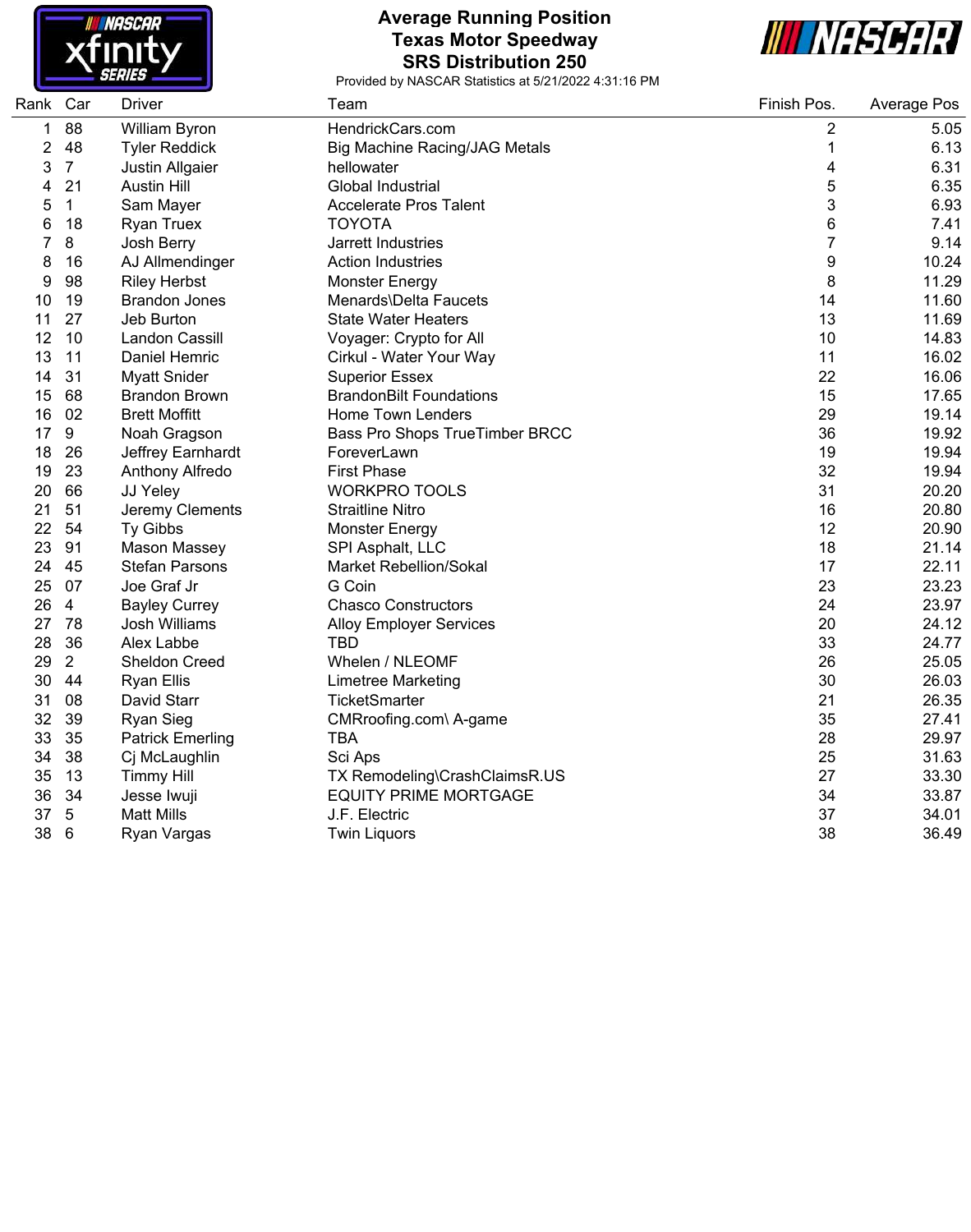

## **Closers Texas Motor Speedway SRS Distribution 250**



| Rank Car |                 | Driver                  | Team                                 | Closing Pos.   | Finish Pos.    | Gained         |
|----------|-----------------|-------------------------|--------------------------------------|----------------|----------------|----------------|
| 1        | 19              | <b>Brandon Jones</b>    | Menards\Delta Faucets                | 21             | 14             | 7              |
| 2        | $\overline{7}$  | Justin Allgaier         | hellowater                           | 8              | 4              | 4              |
| 3        | 08              | David Starr             | <b>TicketSmarter</b>                 | 25             | 21             | 4              |
| 4        | 78              | <b>Josh Williams</b>    | <b>Alloy Employer Services</b>       | 22             | 20             | $\overline{2}$ |
| 5        | 38              | Cj McLaughlin           | Sci Aps                              | 27             | 25             | $\overline{2}$ |
| 6        | $\mathbf 1$     | Sam Mayer               | <b>Accelerate Pros Talent</b>        | 4              | 3              | 1              |
| 7        | 98              | <b>Riley Herbst</b>     | Monster Energy                       | 9              | 8              | 1              |
| 8        | 27              | Jeb Burton              | <b>State Water Heaters</b>           | 14             | 13             | 1              |
| 9        | 48              | <b>Tyler Reddick</b>    | <b>Big Machine Racing/JAG Metals</b> | 1              | 1              | 0              |
| 10       | 88              | William Byron           | HendrickCars.com                     | $\overline{2}$ | $\overline{2}$ | 0              |
| 11       | 10              | <b>Landon Cassill</b>   | Voyager: Crypto for All              | 10             | 10             | 0              |
| 12       | 11              | Daniel Hemric           | Cirkul - Water Your Way              | 11             | 11             | 0              |
| 13       | 54              | Ty Gibbs                | <b>Monster Energy</b>                | 12             | 12             | 0              |
| 14       | 45              | <b>Stefan Parsons</b>   | <b>Market Rebellion/Sokal</b>        | 17             | 17             | 0              |
| 15       | 26              | Jeffrey Earnhardt       | ForeverLawn                          | 19             | 19             | 0              |
| 16       | 35              | <b>Patrick Emerling</b> | <b>TBA</b>                           | 28             | 28             | 0              |
| 17       | 02              | <b>Brett Moffitt</b>    | <b>Home Town Lenders</b>             | 29             | 29             | 0              |
| 18       | 44              | <b>Ryan Ellis</b>       | Limetree Marketing                   | 30             | 30             | 0              |
| 19       | 66              | JJ Yeley                | <b>WORKPRO TOOLS</b>                 | 31             | 31             | 0              |
| 20       | 23              | Anthony Alfredo         | <b>First Phase</b>                   | 32             | 32             | 0              |
| 21       | 36              | Alex Labbe              | <b>TBD</b>                           | 33             | 33             | 0              |
| 22       | 34              | Jesse Iwuji             | <b>EQUITY PRIME MORTGAGE</b>         | 34             | 34             | 0              |
| 23       | 39              | Ryan Sieg               | CMRroofing.com\ A-game               | 35             | 35             | 0              |
| 24       | $9\,$           | Noah Gragson            | Bass Pro Shops TrueTimber BRCC       | 36             | 36             | 0              |
| 25       | $\overline{5}$  | <b>Matt Mills</b>       | J.F. Electric                        | 37             | 37             | 0              |
| 26       | $6\phantom{1}6$ | Ryan Vargas             | <b>Twin Liquors</b>                  | 38             | 38             | 0              |
| 27       | 18              | <b>Ryan Truex</b>       | <b>TOYOTA</b>                        | 5              | 6              | $-1$           |
| 28       | 8               | Josh Berry              | Jarrett Industries                   | 6              | $\overline{7}$ | $-1$           |
| 29       | 51              | Jeremy Clements         | <b>Straitline Nitro</b>              | 15             | 16             | $-1$           |
| 30       | $\overline{4}$  | <b>Bayley Currey</b>    | <b>Chasco Constructors</b>           | 23             | 24             | $-1$           |
| 31       | 13              | <b>Timmy Hill</b>       | TX Remodeling\CrashClaimsR.US        | 26             | 27             | $-1$           |
| 32       | 21              | <b>Austin Hill</b>      | Global Industrial                    | 3              | 5              | $-2$           |
| 33       | 16              | AJ Allmendinger         | <b>Action Industries</b>             | 7              | 9              | $-2$           |
| 34       | 68              | <b>Brandon Brown</b>    | <b>BrandonBilt Foundations</b>       | 13             | 15             | $-2$           |
| 35       | 91              | <b>Mason Massey</b>     | SPI Asphalt, LLC                     | 16             | 18             | $-2$           |
| 36       | 31              | <b>Myatt Snider</b>     | <b>Superior Essex</b>                | 20             | 22             | $-2$           |
| 37       | $\overline{2}$  | <b>Sheldon Creed</b>    | Whelen / NLEOMF                      | 24             | 26             | $-2$           |
| 38       | 07              | Joe Graf Jr             | G Coin                               | 18             | 23             | $-5$           |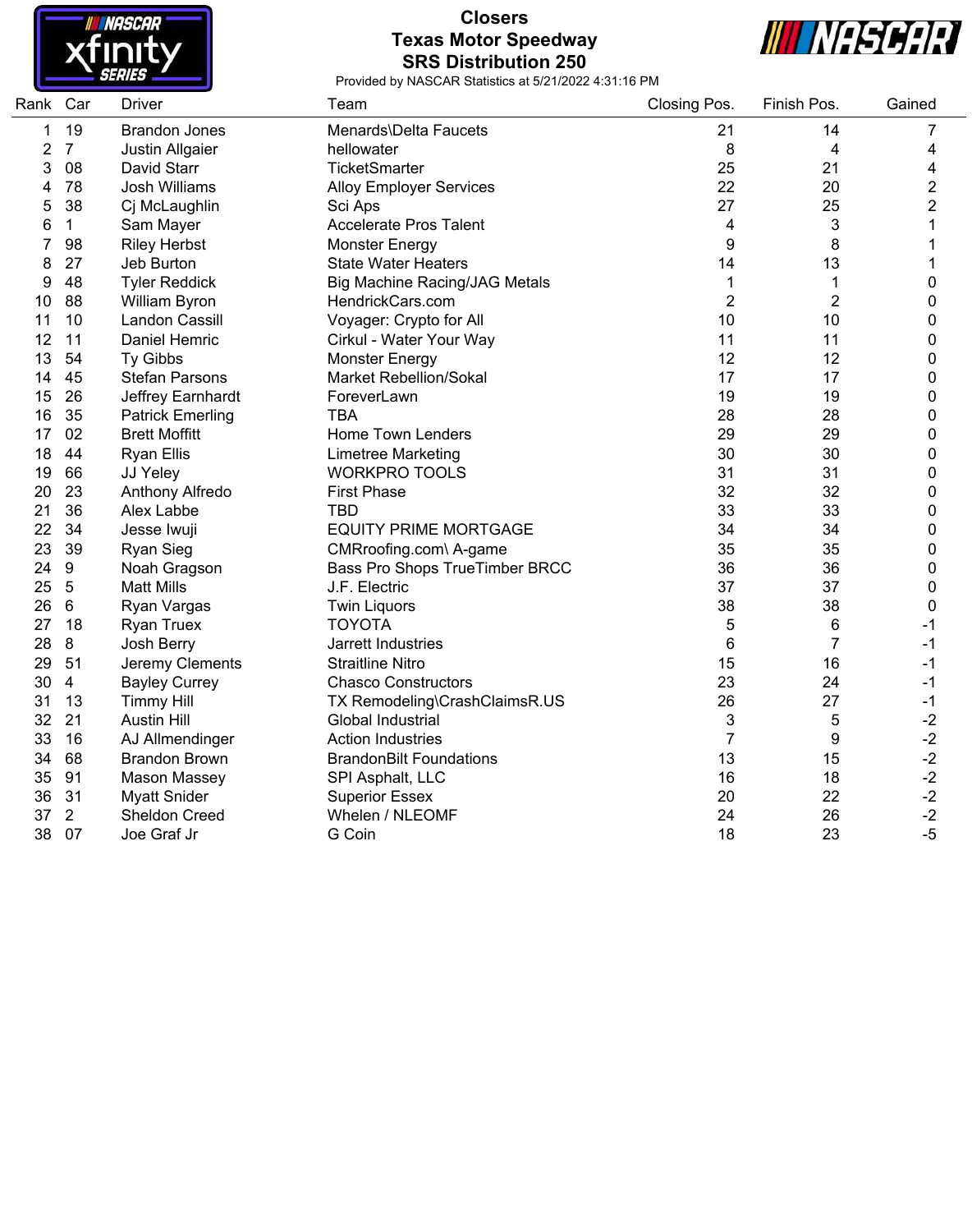

### **Driver Rating Texas Motor Speedway SRS Distribution 250**



| Rank | Car             | <b>Driver</b>           | Team                                 | Finish Pos.             | <b>Driver Rating</b> |
|------|-----------------|-------------------------|--------------------------------------|-------------------------|----------------------|
| 1    | 48              | <b>Tyler Reddick</b>    | <b>Big Machine Racing/JAG Metals</b> | 1                       | 130.4                |
| 2    | 88              | William Byron           | HendrickCars.com                     | $\overline{\mathbf{c}}$ | 128.4                |
| 3    | $\overline{7}$  | Justin Allgaier         | hellowater                           | 4                       | 121.3                |
| 4    | $\mathbf{1}$    | Sam Mayer               | <b>Accelerate Pros Talent</b>        | 3                       | 109.6                |
| 5    | 18              | <b>Ryan Truex</b>       | <b>TOYOTA</b>                        | 6                       | 107.4                |
| 6    | 8               | Josh Berry              | Jarrett Industries                   | 7                       | 107.2                |
| 7    | 21              | <b>Austin Hill</b>      | Global Industrial                    | 5                       | 102.3                |
| 8    | 9               | Noah Gragson            | Bass Pro Shops TrueTimber BRCC       | 36                      | 101.3                |
| 9    | 98              | <b>Riley Herbst</b>     | <b>Monster Energy</b>                | 8                       | 95.0                 |
| 10   | 16              | AJ Allmendinger         | <b>Action Industries</b>             | 9                       | 91.2                 |
| 11   | 27              | Jeb Burton              | <b>State Water Heaters</b>           | 13                      | 85.0                 |
| 12   | 11              | Daniel Hemric           | Cirkul - Water Your Way              | 11                      | 84.8                 |
| 13   | 19              | <b>Brandon Jones</b>    | Menards\Delta Faucets                | 14                      | 83.9                 |
| 14   | 10              | Landon Cassill          | Voyager: Crypto for All              | 10                      | 82.0                 |
| 15   | 31              | <b>Myatt Snider</b>     | <b>Superior Essex</b>                | 22                      | 71.0                 |
| 16   | 54              | Ty Gibbs                | <b>Monster Energy</b>                | 12                      | 70.2                 |
| 17   | 68              | <b>Brandon Brown</b>    | <b>BrandonBilt Foundations</b>       | 15                      | 69.0                 |
| 18   | 02              | <b>Brett Moffitt</b>    | Home Town Lenders                    | 29                      | 63.8                 |
| 19   | 66              | JJ Yeley                | <b>WORKPRO TOOLS</b>                 | 31                      | 63.8                 |
| 20   | 26              | Jeffrey Earnhardt       | ForeverLawn                          | 19                      | 62.3                 |
| 21   | 51              | Jeremy Clements         | <b>Straitline Nitro</b>              | 16                      | 60.3                 |
| 22   | 45              | <b>Stefan Parsons</b>   | <b>Market Rebellion/Sokal</b>        | 17                      | 60.0                 |
| 23   | 23              | Anthony Alfredo         | <b>First Phase</b>                   | 32                      | 58.2                 |
| 24   | $\overline{2}$  | Sheldon Creed           | Whelen / NLEOMF                      | 26                      | 57.5                 |
| 25   | 91              | Mason Massey            | SPI Asphalt, LLC                     | 18                      | 57.2                 |
| 26   | 78              | Josh Williams           | <b>Alloy Employer Services</b>       | 20                      | 54.7                 |
| 27   | 39              | <b>Ryan Sieg</b>        | CMRroofing.com\ A-game               | 35                      | 50.8                 |
| 28   | 07              | Joe Graf Jr             | G Coin                               | 23                      | 48.2                 |
| 29   | $\overline{4}$  | <b>Bayley Currey</b>    | <b>Chasco Constructors</b>           | 24                      | 47.2                 |
| 30   | 08              | David Starr             | <b>TicketSmarter</b>                 | 21                      | 46.2                 |
| 31   | 36              | Alex Labbe              | TBD                                  | 33                      | 43.5                 |
| 32   | 44              | <b>Ryan Ellis</b>       | <b>Limetree Marketing</b>            | 30                      | 38.8                 |
| 33   | 38              | Cj McLaughlin           | Sci Aps                              | 25                      | 36.5                 |
| 34   | 35              | <b>Patrick Emerling</b> | <b>TBA</b>                           | 28                      | 34.3                 |
| 35   | 13              | <b>Timmy Hill</b>       | TX Remodeling\CrashClaimsR.US        | 27                      | 30.7                 |
| 36   | $5\phantom{.0}$ | <b>Matt Mills</b>       | J.F. Electric                        | 37                      | 29.8                 |
| 37   | 6               | Ryan Vargas             | <b>Twin Liquors</b>                  | 38                      | 29.0                 |
| 38   | 34              | Jesse Iwuji             | <b>EQUITY PRIME MORTGAGE</b>         | 34                      | 26.5                 |
|      |                 |                         |                                      |                         |                      |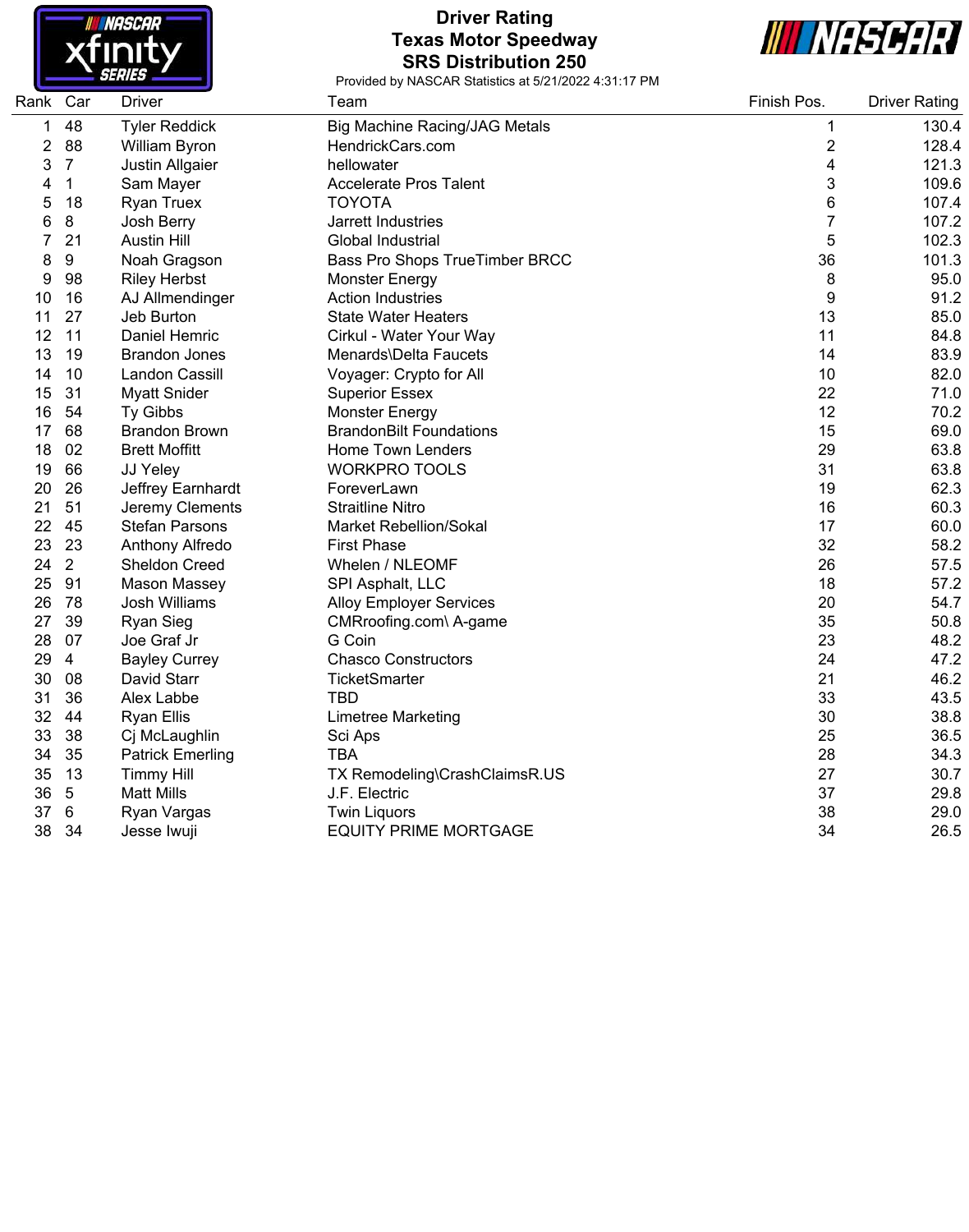

#### **Fastest Drivers Early In A Run Texas Motor Speedway SRS Distribution 250**



| Rank | Car            | <b>Driver</b>           | Team                           | Laps | Finish Pos. | Speed   |
|------|----------------|-------------------------|--------------------------------|------|-------------|---------|
|      | 48             | <b>Tyler Reddick</b>    | Big Machine Racing/JAG Metals  | 167  |             | 177.301 |
| 2    | 7              | Justin Allgaier         | hellowater                     | 167  | 4           | 177.149 |
| 3    | 88             | William Byron           | HendrickCars.com               | 167  | 2           | 177.148 |
| 4    | 18             | <b>Ryan Truex</b>       | <b>TOYOTA</b>                  | 167  | 6           | 176.373 |
| 5    | 1              | Sam Mayer               | <b>Accelerate Pros Talent</b>  | 167  | 3           | 176.183 |
| 6    | 8              | Josh Berry              | Jarrett Industries             | 167  | 7           | 176.098 |
|      | 21             | <b>Austin Hill</b>      | Global Industrial              | 167  | 5           | 176.061 |
| 8    | 98             | <b>Riley Herbst</b>     | <b>Monster Energy</b>          | 167  | 8           | 175.783 |
| 9    | 16             | AJ Allmendinger         | <b>Action Industries</b>       | 167  | 9           | 175.242 |
| 10   | 11             | <b>Daniel Hemric</b>    | Cirkul - Water Your Way        | 167  | 11          | 174.891 |
| 11   | 27             | Jeb Burton              | <b>State Water Heaters</b>     | 167  | 13          | 174.363 |
| 12   | 19             | <b>Brandon Jones</b>    | <b>Menards</b> Delta Faucets   | 167  | 14          | 174.201 |
| 13   | 10             | Landon Cassill          | Voyager: Crypto for All        | 167  | 10          | 173.725 |
| 14   | 31             | <b>Myatt Snider</b>     | <b>Superior Essex</b>          | 167  | 22          | 173.000 |
| 15   | 45             | <b>Stefan Parsons</b>   | <b>Market Rebellion/Sokal</b>  | 167  | 17          | 172.637 |
| 16   | 68             | <b>Brandon Brown</b>    | <b>BrandonBilt Foundations</b> | 167  | 15          | 172.564 |
| 17   | 54             | Ty Gibbs                | <b>Monster Energy</b>          | 167  | 12          | 172.066 |
| 18   | $\overline{2}$ | Sheldon Creed           | Whelen / NLEOMF                | 166  | 26          | 171.767 |
| 19   | 08             | David Starr             | TicketSmarter                  | 167  | 21          | 171.761 |
| 20   | 78             | <b>Josh Williams</b>    | <b>Alloy Employer Services</b> | 167  | 20          | 171.553 |
| 21   | 26             | Jeffrey Earnhardt       | ForeverLawn                    | 167  | 19          | 171.496 |
| 22   | 4              | <b>Bayley Currey</b>    | <b>Chasco Constructors</b>     | 167  | 24          | 171.404 |
| 23   | 07             | Joe Graf Jr             | G Coin                         | 167  | 23          | 171.377 |
| 24   | 51             | Jeremy Clements         | <b>Straitline Nitro</b>        | 167  | 16          | 171.242 |
| 25   | 91             | Mason Massey            | SPI Asphalt, LLC               | 167  | 18          | 171.083 |
| 26   | 35             | <b>Patrick Emerling</b> | TBA                            | 164  | 28          | 169.576 |
| 27   | 38             | Cj McLaughlin           | Sci Aps                        | 166  | 25          | 168.520 |
| 28   | 13             | <b>Timmy Hill</b>       | TX Remodeling\CrashClaimsR.US  | 166  | 27          | 165.827 |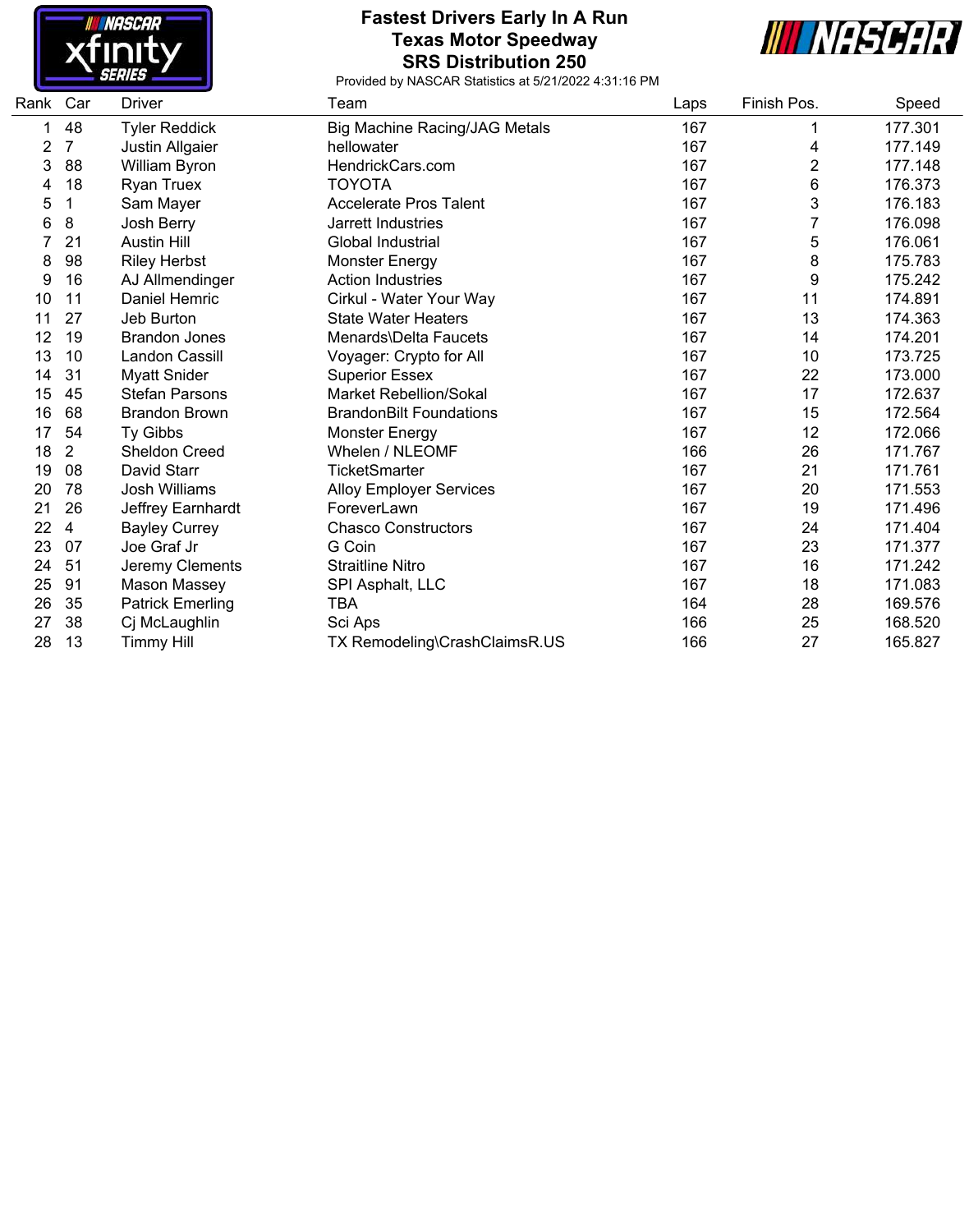

#### **Fastest Drivers Late In A Run Texas Motor Speedway SRS Distribution 250**



| Rank | Car            | <b>Driver</b>           | Team                                 | Laps | Finish Pos.    | Speed   |
|------|----------------|-------------------------|--------------------------------------|------|----------------|---------|
|      | 7              | Justin Allgaier         | hellowater                           | 167  | 4              | 176.727 |
| 2    | 88             | William Byron           | HendrickCars.com                     | 167  | $\overline{c}$ | 176.544 |
| 3    | 48             | <b>Tyler Reddick</b>    | <b>Big Machine Racing/JAG Metals</b> | 167  | 1              | 176.482 |
| 4    | 1              | Sam Mayer               | <b>Accelerate Pros Talent</b>        | 167  | 3              | 176.336 |
| 5    | 21             | <b>Austin Hill</b>      | Global Industrial                    | 167  | 5              | 176.270 |
| 6    | 18             | <b>Ryan Truex</b>       | <b>TOYOTA</b>                        | 167  | 6              | 176.132 |
| 7    | 8              | Josh Berry              | Jarrett Industries                   | 167  | 7              | 175.991 |
| 8    | 98             | <b>Riley Herbst</b>     | Monster Energy                       | 167  | 8              | 175.734 |
| 9    | 11             | Daniel Hemric           | Cirkul - Water Your Way              | 167  | 11             | 175.632 |
| 10   | 16             | AJ Allmendinger         | <b>Action Industries</b>             | 167  | 9              | 175.059 |
| 11   | 54             | Ty Gibbs                | <b>Monster Energy</b>                | 167  | 12             | 174.779 |
| 12   | 10             | Landon Cassill          | Voyager: Crypto for All              | 167  | 10             | 174.693 |
| 13   | 27             | Jeb Burton              | <b>State Water Heaters</b>           | 167  | 13             | 174.597 |
| 14   | 19             | <b>Brandon Jones</b>    | Menards\Delta Faucets                | 167  | 14             | 174.201 |
| 15   | 31             | <b>Myatt Snider</b>     | <b>Superior Essex</b>                | 167  | 22             | 173.282 |
| 16   | 91             | Mason Massey            | SPI Asphalt, LLC                     | 167  | 18             | 172.866 |
| 17   | 26             | Jeffrey Earnhardt       | ForeverLawn                          | 167  | 19             | 172.850 |
| 18   | 45             | <b>Stefan Parsons</b>   | <b>Market Rebellion/Sokal</b>        | 167  | 17             | 172.727 |
| 19   | 4              | <b>Bayley Currey</b>    | <b>Chasco Constructors</b>           | 167  | 24             | 172.592 |
| 20   | 78             | <b>Josh Williams</b>    | <b>Alloy Employer Services</b>       | 167  | 20             | 172.575 |
| 21   | 68             | <b>Brandon Brown</b>    | <b>BrandonBilt Foundations</b>       | 167  | 15             | 172.470 |
| 22   | 51             | Jeremy Clements         | <b>Straitline Nitro</b>              | 167  | 16             | 172.446 |
| 23   | 08             | David Starr             | TicketSmarter                        | 167  | 21             | 172.018 |
| 24   | 07             | Joe Graf Jr             | G Coin                               | 167  | 23             | 171.764 |
| 25   | 35             | <b>Patrick Emerling</b> | <b>TBA</b>                           | 164  | 28             | 170.796 |
| 26   | $\overline{2}$ | <b>Sheldon Creed</b>    | Whelen / NLEOMF                      | 166  | 26             | 168.308 |
| 27   | 38             | Cj McLaughlin           | Sci Aps                              | 166  | 25             | 167.646 |
| 28   | 13             | <b>Timmy Hill</b>       | TX Remodeling\CrashClaimsR.US        | 166  | 27             | 161.244 |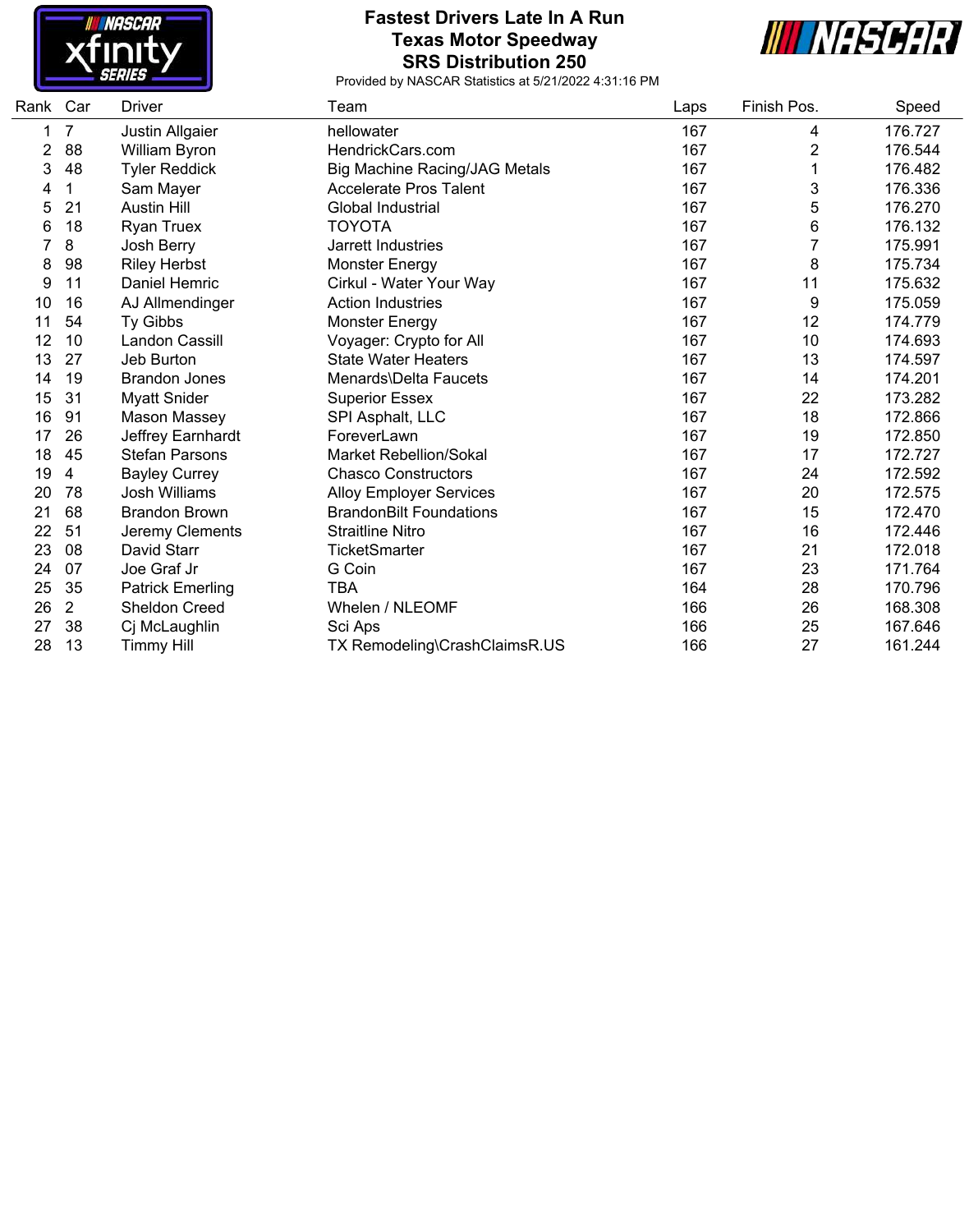

### **Fastest Laps Run Texas Motor Speedway SRS Distribution 250**



| Car | <b>Driver</b>        | Team                           | Percentage | Finish Pos. | Laps |
|-----|----------------------|--------------------------------|------------|-------------|------|
| 48  | Tyler Reddick        | Big Machine Racing/JAG Metals  | 31.0       |             | 26   |
| 2 7 | Justin Allgaier      | hellowater                     | 16.7       | 4           | 14   |
| -88 | William Byron        | HendrickCars.com               | 15.5       |             | 13   |
| 49  | Noah Gragson         | Bass Pro Shops TrueTimber BRCC | 14.3       | 36          | 12   |
|     | Sam Mayer            | Accelerate Pros Talent         | 10.7       | 3           | 9    |
| -8  | Josh Berry           | Jarrett Industries             | 8.3        |             |      |
| 18  | <b>Ryan Truex</b>    | <b>TOYOTA</b>                  | 7.1        | 6           | 6    |
| 21  | Austin Hill          | Global Industrial              | 3.6        | 5           |      |
| -98 | <b>Riley Herbst</b>  | <b>Monster Energy</b>          | 1.2        | 8           |      |
| 16  | AJ Allmendinger      | <b>Action Industries</b>       | 1.2        | 9           |      |
| 19  | <b>Brandon Jones</b> | Menards\Delta Faucets          | 1.2        | 14          |      |
|     |                      |                                |            |             |      |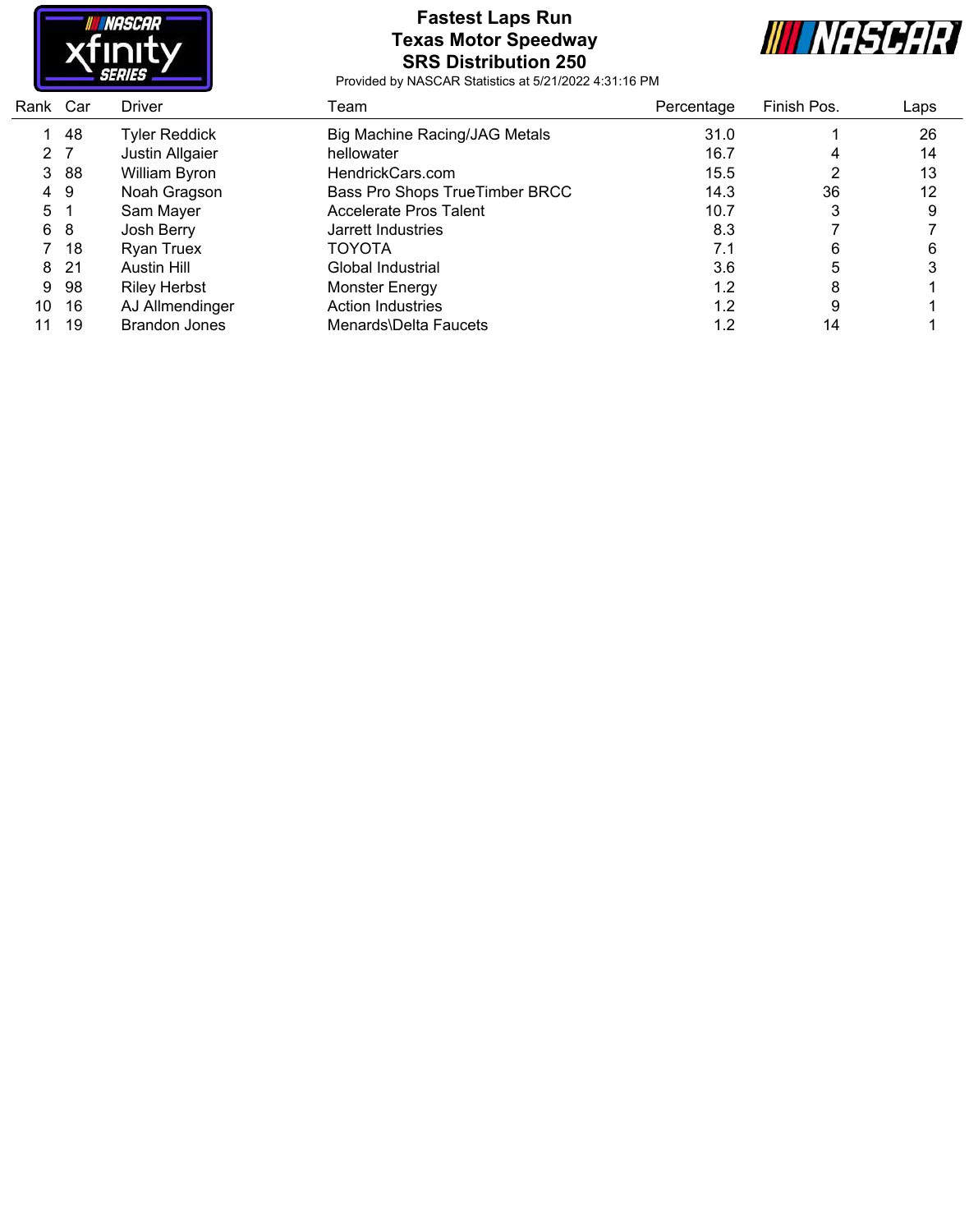

### **Fastest on Restarts Texas Motor Speedway SRS Distribution 250**



| Rank Car |                  | <b>Driver</b>           | Team                                 | Finish Pos.      | Average Speed |
|----------|------------------|-------------------------|--------------------------------------|------------------|---------------|
| 1        | 88               | William Byron           | HendrickCars.com                     | 2                | 176.656       |
| 2        | 48               | <b>Tyler Reddick</b>    | <b>Big Machine Racing/JAG Metals</b> | 1                | 176.478       |
| 3        | $\overline{7}$   | Justin Allgaier         | hellowater                           | 4                | 176.371       |
| 4        | 1                | Sam Mayer               | <b>Accelerate Pros Talent</b>        | 3                | 175.890       |
| 5        | 18               | <b>Ryan Truex</b>       | <b>TOYOTA</b>                        | 6                | 175.843       |
| 6        | 8                | Josh Berry              | Jarrett Industries                   | 7                | 175.654       |
| 7        | 21               | <b>Austin Hill</b>      | Global Industrial                    | 5                | 175.406       |
| 8        | $\boldsymbol{9}$ | Noah Gragson            | Bass Pro Shops TrueTimber BRCC       | 36               | 175.371       |
| 9        | 98               | <b>Riley Herbst</b>     | <b>Monster Energy</b>                | 8                | 175.061       |
| 10       | 16               | AJ Allmendinger         | <b>Action Industries</b>             | $\boldsymbol{9}$ | 174.281       |
| 11       | 27               | Jeb Burton              | <b>State Water Heaters</b>           | 13               | 173.932       |
| 12       | 19               | <b>Brandon Jones</b>    | Menards\Delta Faucets                | 14               | 173.815       |
| 13       | 11               | Daniel Hemric           | Cirkul - Water Your Way              | 11               | 173.573       |
| 14       | 10               | <b>Landon Cassill</b>   | Voyager: Crypto for All              | 10               | 173.315       |
| 15       | 54               | Ty Gibbs                | <b>Monster Energy</b>                | 12               | 172.976       |
| 16       | 66               | JJ Yeley                | <b>WORKPRO TOOLS</b>                 | 31               | 172.923       |
| 17       | 31               | <b>Myatt Snider</b>     | <b>Superior Essex</b>                | 22               | 172.721       |
| 18       | 23               | Anthony Alfredo         | <b>First Phase</b>                   | 32               | 172.427       |
| 19       | 39               | <b>Ryan Sieg</b>        | CMRroofing.com\ A-game               | 35               | 172.041       |
| 20       | 68               | <b>Brandon Brown</b>    | <b>BrandonBilt Foundations</b>       | 15               | 171.825       |
| 21       | 26               | Jeffrey Earnhardt       | ForeverLawn                          | 19               | 171.819       |
| 22       | 45               | <b>Stefan Parsons</b>   | Market Rebellion/Sokal               | 17               | 171.629       |
| 23       | 78               | <b>Josh Williams</b>    | <b>Alloy Employer Services</b>       | 20               | 171.404       |
| 24       | 91               | <b>Mason Massey</b>     | SPI Asphalt, LLC                     | 18               | 171.220       |
| 25       | 51               | Jeremy Clements         | <b>Straitline Nitro</b>              | 16               | 171.192       |
| 26       | 36               | Alex Labbe              | <b>TBD</b>                           | 33               | 170.899       |
| 27       | $\overline{4}$   | <b>Bayley Currey</b>    | <b>Chasco Constructors</b>           | 24               | 170.866       |
| 28       | 6                | Ryan Vargas             | <b>Twin Liquors</b>                  | 38               | 170.837       |
| 29       | 08               | David Starr             | <b>TicketSmarter</b>                 | 21               | 170.383       |
| 30       | 07               | Joe Graf Jr             | G Coin                               | 23               | 170.376       |
| 31       | $5\,$            | <b>Matt Mills</b>       | J.F. Electric                        | 37               | 170.320       |
| 32       | $\overline{2}$   | Sheldon Creed           | Whelen / NLEOMF                      | 26               | 169.437       |
| 33       | 44               | <b>Ryan Ellis</b>       | <b>Limetree Marketing</b>            | 30               | 167.994       |
| 34       | 38               | Cj McLaughlin           | Sci Aps                              | 25               | 167.539       |
| 35       | 34               | Jesse Iwuji             | <b>EQUITY PRIME MORTGAGE</b>         | 34               | 166.356       |
| 36       | 35               | <b>Patrick Emerling</b> | <b>TBA</b>                           | 28               | 163.992       |
| 37       | 13               | <b>Timmy Hill</b>       | TX Remodeling\CrashClaimsR.US        | 27               | 163.537       |
| 38       | 02               | <b>Brett Moffitt</b>    | <b>Home Town Lenders</b>             | 29               | 162.823       |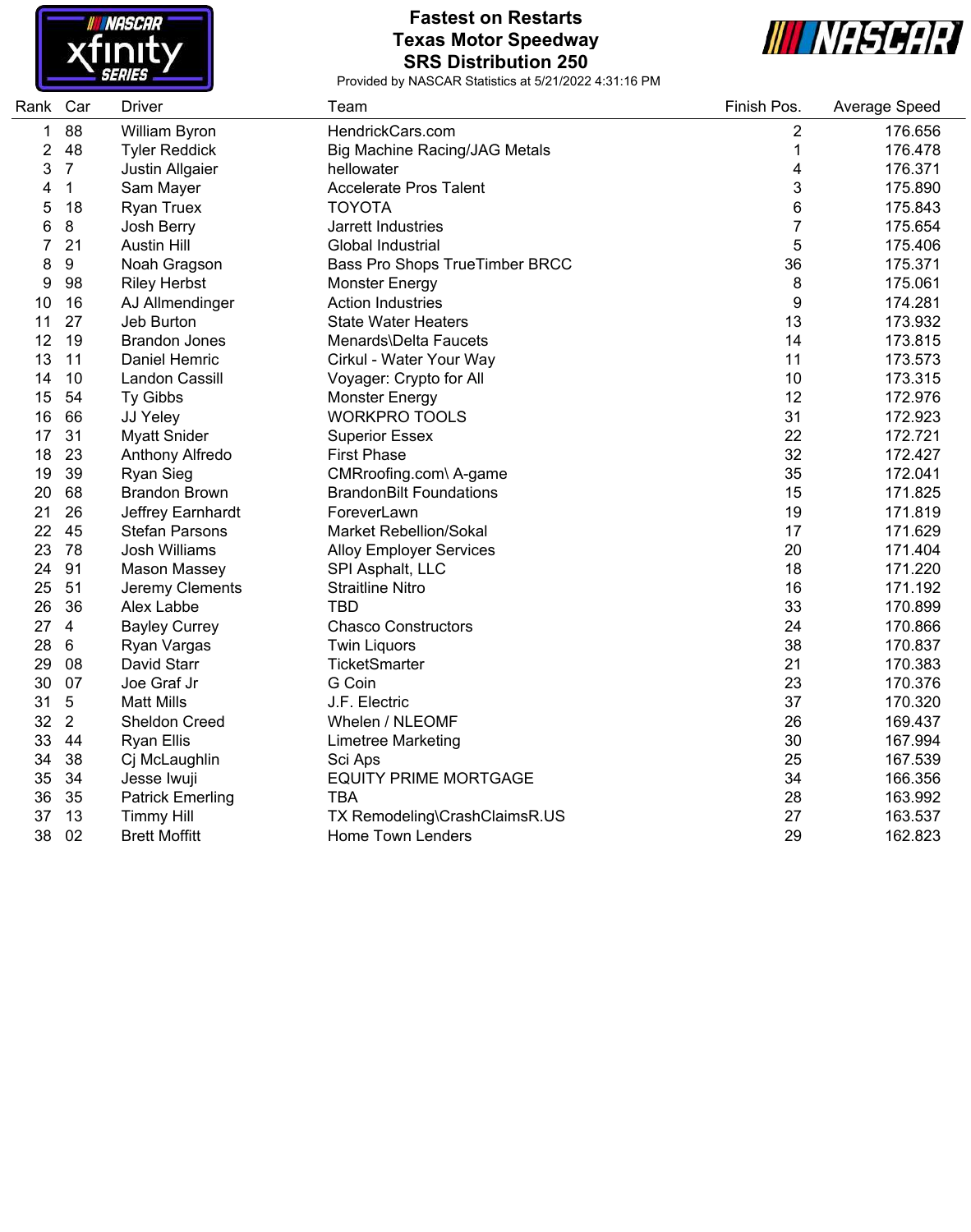

### **Green Flag Passes Texas Motor Speedway SRS Distribution 250**



| Rank Car |                | <b>Driver</b>           | Team                                 | Finish Pos.    | <b>Green Flag Passes</b> |
|----------|----------------|-------------------------|--------------------------------------|----------------|--------------------------|
| 1        | 54             | Ty Gibbs                | <b>Monster Energy</b>                | 12             | 88                       |
| 2        | 78             | <b>Josh Williams</b>    | <b>Alloy Employer Services</b>       | 20             | 68                       |
| 3        | 31             | <b>Myatt Snider</b>     | <b>Superior Essex</b>                | 22             | 61                       |
| 4        | 16             | AJ Allmendinger         | <b>Action Industries</b>             | 9              | 60                       |
| 5        | 19             | <b>Brandon Jones</b>    | Menards\Delta Faucets                | 14             | 57                       |
| 6        | $\overline{7}$ | Justin Allgaier         | hellowater                           | 4              | 54                       |
|          | 68             | <b>Brandon Brown</b>    | <b>BrandonBilt Foundations</b>       | 15             | 53                       |
| 8        | 26             | Jeffrey Earnhardt       | ForeverLawn                          | 19             | 53                       |
| 9        | $\mathbf{1}$   | Sam Mayer               | <b>Accelerate Pros Talent</b>        | 3              | 52                       |
| 10       | 66             | JJ Yeley                | <b>WORKPRO TOOLS</b>                 | 31             | 52                       |
| 11       | 23             | Anthony Alfredo         | <b>First Phase</b>                   | 32             | 52                       |
| 12       | 10             | Landon Cassill          | Voyager: Crypto for All              | 10             | 51                       |
| 13       | 51             | Jeremy Clements         | <b>Straitline Nitro</b>              | 16             | 49                       |
| 14       | 45             | <b>Stefan Parsons</b>   | <b>Market Rebellion/Sokal</b>        | 17             | 49                       |
| 15       | 08             | David Starr             | <b>TicketSmarter</b>                 | 21             | 47                       |
| 16       | $\overline{4}$ | <b>Bayley Currey</b>    | <b>Chasco Constructors</b>           | 24             | 47                       |
| 17       | 48             | <b>Tyler Reddick</b>    | <b>Big Machine Racing/JAG Metals</b> | 1              | 46                       |
| 18       | 98             | <b>Riley Herbst</b>     | <b>Monster Energy</b>                | 8              | 46                       |
| 19       | 21             | <b>Austin Hill</b>      | Global Industrial                    | 5              | 45                       |
| 20       | 8              | Josh Berry              | Jarrett Industries                   | 7              | 44                       |
| 21       | 07             | Joe Graf Jr             | G Coin                               | 23             | 44                       |
| 22       | 11             | Daniel Hemric           | Cirkul - Water Your Way              | 11             | 42                       |
| 23       | 18             | <b>Ryan Truex</b>       | <b>TOYOTA</b>                        | 6              | 40                       |
| 24       | 27             | Jeb Burton              | <b>State Water Heaters</b>           | 13             | 33                       |
| 25       | 88             | William Byron           | HendrickCars.com                     | $\overline{2}$ | 30                       |
| 26       | 02             | <b>Brett Moffitt</b>    | <b>Home Town Lenders</b>             | 29             | 30                       |
| 27       | 39             | <b>Ryan Sieg</b>        | CMRroofing.com\ A-game               | 35             | 30                       |
| 28       | $\overline{2}$ | Sheldon Creed           | Whelen / NLEOMF                      | 26             | 28                       |
| 29       | 44             | <b>Ryan Ellis</b>       | Limetree Marketing                   | 30             | 26                       |
| 30       | 36             | Alex Labbe              | <b>TBD</b>                           | 33             | 25                       |
| 31       | 9              | Noah Gragson            | Bass Pro Shops TrueTimber BRCC       | 36             | 25                       |
| 32       | 91             | Mason Massey            | SPI Asphalt, LLC                     | 18             | 23                       |
| 33       | 38             | Cj McLaughlin           | Sci Aps                              | 25             | 14                       |
| 34       | 5              | <b>Matt Mills</b>       | J.F. Electric                        | 37             | 13                       |
| 35       | 13             | <b>Timmy Hill</b>       | TX Remodeling\CrashClaimsR.US        | 27             | 10                       |
| 36       | 35             | <b>Patrick Emerling</b> | <b>TBA</b>                           | 28             | 10                       |
| 37       | 34             | Jesse Iwuji             | <b>EQUITY PRIME MORTGAGE</b>         | 34             | 9                        |
| 38       | 6              | Ryan Vargas             | <b>Twin Liquors</b>                  | 38             | 9                        |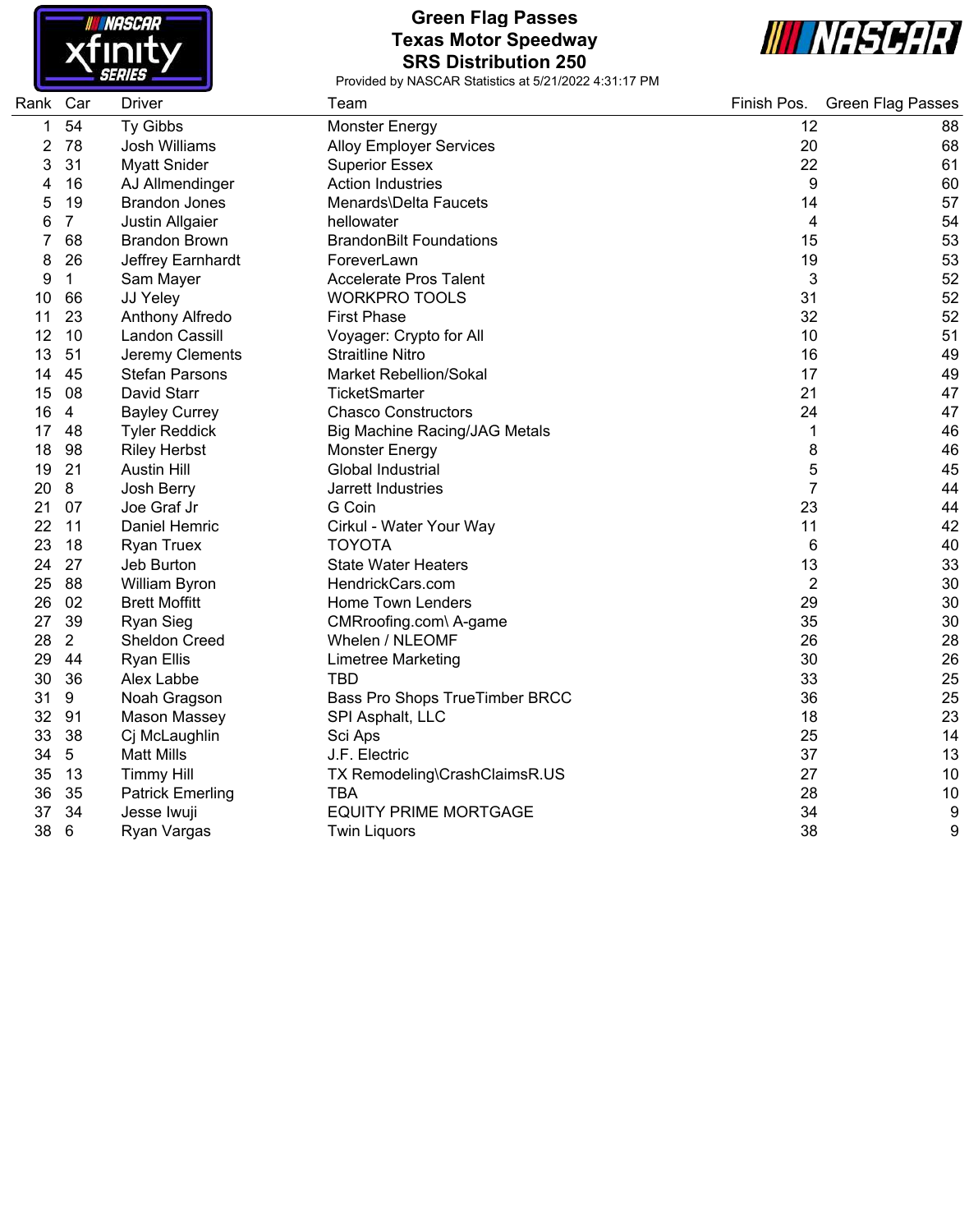

#### **Green Flag Speed Texas Motor Speedway SRS Distribution 250**



| Rank Car |                 | <b>Driver</b>           | Team                                 | Finish Pos. | <b>Green Flag Speed</b> |
|----------|-----------------|-------------------------|--------------------------------------|-------------|-------------------------|
| 1        | 88              | William Byron           | HendrickCars.com                     | 2           | 177.238                 |
| 2        | 48              | <b>Tyler Reddick</b>    | <b>Big Machine Racing/JAG Metals</b> | 1           | 177.053                 |
| 3        | $\overline{7}$  | Justin Allgaier         | hellowater                           | 4           | 176.988                 |
| 4        | 1               | Sam Mayer               | <b>Accelerate Pros Talent</b>        | 3           | 176.683                 |
| 5        | 18              | <b>Ryan Truex</b>       | <b>TOYOTA</b>                        | 6           | 176.571                 |
| 6        | 9               | Noah Gragson            | Bass Pro Shops TrueTimber BRCC       | 36          | 176.456                 |
| 7        | 8               | Josh Berry              | Jarrett Industries                   | 7           | 176.177                 |
| 8        | 21              | <b>Austin Hill</b>      | Global Industrial                    | 5           | 176.051                 |
| 9        | 98              | <b>Riley Herbst</b>     | <b>Monster Energy</b>                | 8           | 175.856                 |
| 10       | 16              | AJ Allmendinger         | <b>Action Industries</b>             | 9           | 174.939                 |
| 11       | 11              | Daniel Hemric           | Cirkul - Water Your Way              | 11          | 174.609                 |
| 12       | 27              | Jeb Burton              | <b>State Water Heaters</b>           | 13          | 174.505                 |
| 13       | 19              | <b>Brandon Jones</b>    | Menards\Delta Faucets                | 14          | 174.411                 |
| 14       | 66              | JJ Yeley                | <b>WORKPRO TOOLS</b>                 | 31          | 174.129                 |
| 15       | 10              | Landon Cassill          | Voyager: Crypto for All              | 10          | 173.993                 |
| 16       | 54              | Ty Gibbs                | <b>Monster Energy</b>                | 12          | 173.612                 |
| 17       | 31              | <b>Myatt Snider</b>     | <b>Superior Essex</b>                | 22          | 173.208                 |
| 18       | 39              | Ryan Sieg               | CMRroofing.com\ A-game               | 35          | 173.117                 |
| 19       | 23              | Anthony Alfredo         | <b>First Phase</b>                   | 32          | 173.086                 |
| 20       | 02              | <b>Brett Moffitt</b>    | Home Town Lenders                    | 29          | 173.010                 |
| 21       | 26              | Jeffrey Earnhardt       | ForeverLawn                          | 19          | 172.343                 |
| 22       | 68              | <b>Brandon Brown</b>    | <b>BrandonBilt Foundations</b>       | 15          | 172.304                 |
| 23       | 45              | <b>Stefan Parsons</b>   | <b>Market Rebellion/Sokal</b>        | 17          | 172.267                 |
| 24       | 78              | Josh Williams           | <b>Alloy Employer Services</b>       | 20          | 172.148                 |
| 25       | 91              | <b>Mason Massey</b>     | SPI Asphalt, LLC                     | 18          | 172.072                 |
| 26       | 36              | Alex Labbe              | <b>TBD</b>                           | 33          | 171.788                 |
| 27       | $\overline{4}$  | <b>Bayley Currey</b>    | <b>Chasco Constructors</b>           | 24          | 171.707                 |
| 28       | 08              | David Starr             | <b>TicketSmarter</b>                 | 21          | 171.670                 |
| 29       | 51              | Jeremy Clements         | <b>Straitline Nitro</b>              | 16          | 171.623                 |
| 30       | 07              | Joe Graf Jr             | G Coin                               | 23          | 171.449                 |
| 31       | 5               | <b>Matt Mills</b>       | J.F. Electric                        | 37          | 171.268                 |
| 32       | 44              | <b>Ryan Ellis</b>       | <b>Limetree Marketing</b>            | 30          | 170.975                 |
| 33       | $6\phantom{1}6$ | Ryan Vargas             | <b>Twin Liquors</b>                  | 38          | 170.692                 |
| 34       | $\overline{2}$  | Sheldon Creed           | Whelen / NLEOMF                      | 26          | 169.930                 |
| 35       | 35              | <b>Patrick Emerling</b> | <b>TBA</b>                           | 28          | 169.621                 |
| 36       | 38              | Cj McLaughlin           | Sci Aps                              | 25          | 168.800                 |
| 37       | 34              | Jesse Iwuji             | <b>EQUITY PRIME MORTGAGE</b>         | 34          | 167.457                 |
| 38       | 13              | <b>Timmy Hill</b>       | TX Remodeling\CrashClaimsR.US        | 27          | 164.260                 |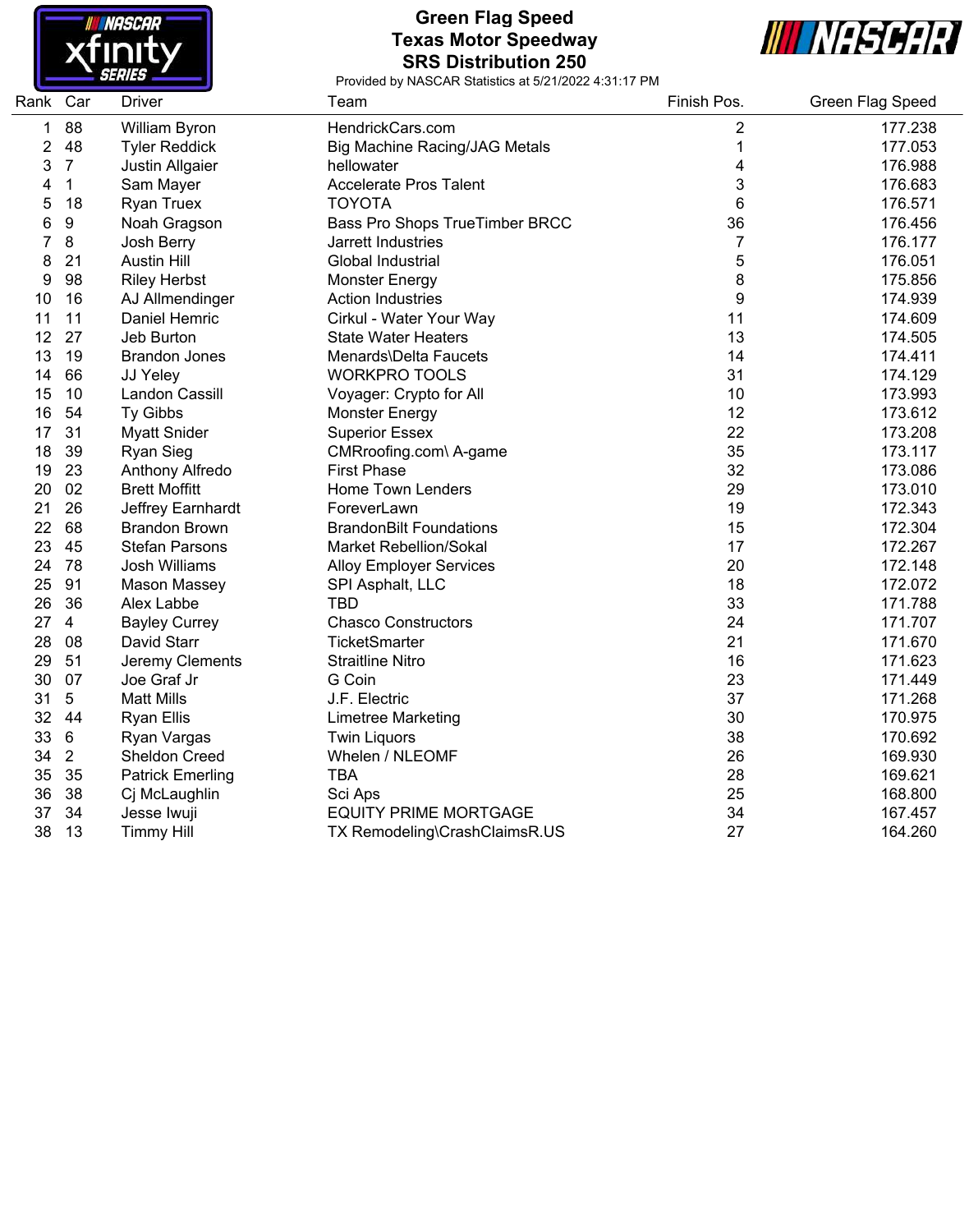

## **Laps in Top 15 Texas Motor Speedway SRS Distribution 250**



| Rank Car |                | <b>Driver</b>           | Team                                 | Percentage | Finish Pos.    | Laps           |
|----------|----------------|-------------------------|--------------------------------------|------------|----------------|----------------|
| 1        | 48             | <b>Tyler Reddick</b>    | <b>Big Machine Racing/JAG Metals</b> | 95.2       | 1              | 159            |
| 2        | 88             | William Byron           | HendrickCars.com                     | 93.4       | $\overline{c}$ | 156            |
| 3        | 21             | <b>Austin Hill</b>      | Global Industrial                    | 92.8       | 5              | 155            |
| 4        | 18             | <b>Ryan Truex</b>       | <b>TOYOTA</b>                        | 92.8       | 6              | 155            |
| 5        | 27             | Jeb Burton              | <b>State Water Heaters</b>           | 92.8       | 13             | 155            |
| 6        | $\mathbf{1}$   | Sam Mayer               | <b>Accelerate Pros Talent</b>        | 92.2       | 3              | 154            |
| 7        | $\overline{7}$ | Justin Allgaier         | hellowater                           | 87.4       | 4              | 146            |
| 8        | 8              | Josh Berry              | Jarrett Industries                   | 86.8       | $\overline{7}$ | 145            |
| 9        | 16             | AJ Allmendinger         | <b>Action Industries</b>             | 86.2       | 9              | 144            |
| 10       | 98             | <b>Riley Herbst</b>     | <b>Monster Energy</b>                | 81.4       | 8              | 136            |
| 11       | 19             | <b>Brandon Jones</b>    | Menards\Delta Faucets                | 75.5       | 14             | 126            |
| 12       | 11             | Daniel Hemric           | Cirkul - Water Your Way              | 67.7       | 11             | 113            |
| 13       | 10             | Landon Cassill          | Voyager: Crypto for All              | 59.3       | 10             | 99             |
| 14       | 31             | <b>Myatt Snider</b>     | <b>Superior Essex</b>                | 50.9       | 22             | 85             |
| 15       | $9\,$          | Noah Gragson            | Bass Pro Shops TrueTimber BRCC       | 47.9       | 36             | 80             |
| 16       | 68             | <b>Brandon Brown</b>    | <b>BrandonBilt Foundations</b>       | 40.1       | 15             | 67             |
| 17       | 02             | <b>Brett Moffitt</b>    | <b>Home Town Lenders</b>             | 35.9       | 29             | 60             |
| 18       | $\overline{2}$ | Sheldon Creed           | Whelen / NLEOMF                      | 29.9       | 26             | 50             |
| 19       | 54             | Ty Gibbs                | <b>Monster Energy</b>                | 27.5       | 12             | 46             |
| 20       | 23             | Anthony Alfredo         | <b>First Phase</b>                   | 24.0       | 32             | 40             |
| 21       | 51             | Jeremy Clements         | <b>Straitline Nitro</b>              | 19.8       | 16             | 33             |
| 22       | 66             | JJ Yeley                | <b>WORKPRO TOOLS</b>                 | 19.8       | 31             | 33             |
| 23       | 39             | <b>Ryan Sieg</b>        | CMRroofing.com\ A-game               | 18.0       | 35             | 30             |
| 24       | 91             | <b>Mason Massey</b>     | SPI Asphalt, LLC                     | 16.8       | 18             | 28             |
| 25       | 26             | Jeffrey Earnhardt       | ForeverLawn                          | 10.8       | 19             | 18             |
| 26       | 44             | <b>Ryan Ellis</b>       | Limetree Marketing                   | 10.2       | 30             | 17             |
| 27       | 45             | <b>Stefan Parsons</b>   | <b>Market Rebellion/Sokal</b>        | 9.6        | 17             | 16             |
| 28       | 36             | Alex Labbe              | <b>TBD</b>                           | 9.6        | 33             | 16             |
| 29       | $\overline{4}$ | <b>Bayley Currey</b>    | <b>Chasco Constructors</b>           | 9.0        | 24             | 15             |
| 30       | 07             | Joe Graf Jr             | G Coin                               | 6.0        | 23             | 10             |
| 31       | 78             | <b>Josh Williams</b>    | <b>Alloy Employer Services</b>       | 3.0        | 20             | 5              |
| 32       | 08             | David Starr             | <b>TicketSmarter</b>                 | 2.4        | 21             | 4              |
| 33       | 35             | <b>Patrick Emerling</b> | <b>TBA</b>                           | 2.4        | 28             | 4              |
| 34       | 38             | Cj McLaughlin           | Sci Aps                              | 1.2        | 25             | $\overline{c}$ |
| 35       | 34             | Jesse Iwuji             | <b>EQUITY PRIME MORTGAGE</b>         | 1.2        | 34             | $\overline{c}$ |
| 36       | 5              | <b>Matt Mills</b>       | J.F. Electric                        | 0.6        | 37             | $\mathbf{1}$   |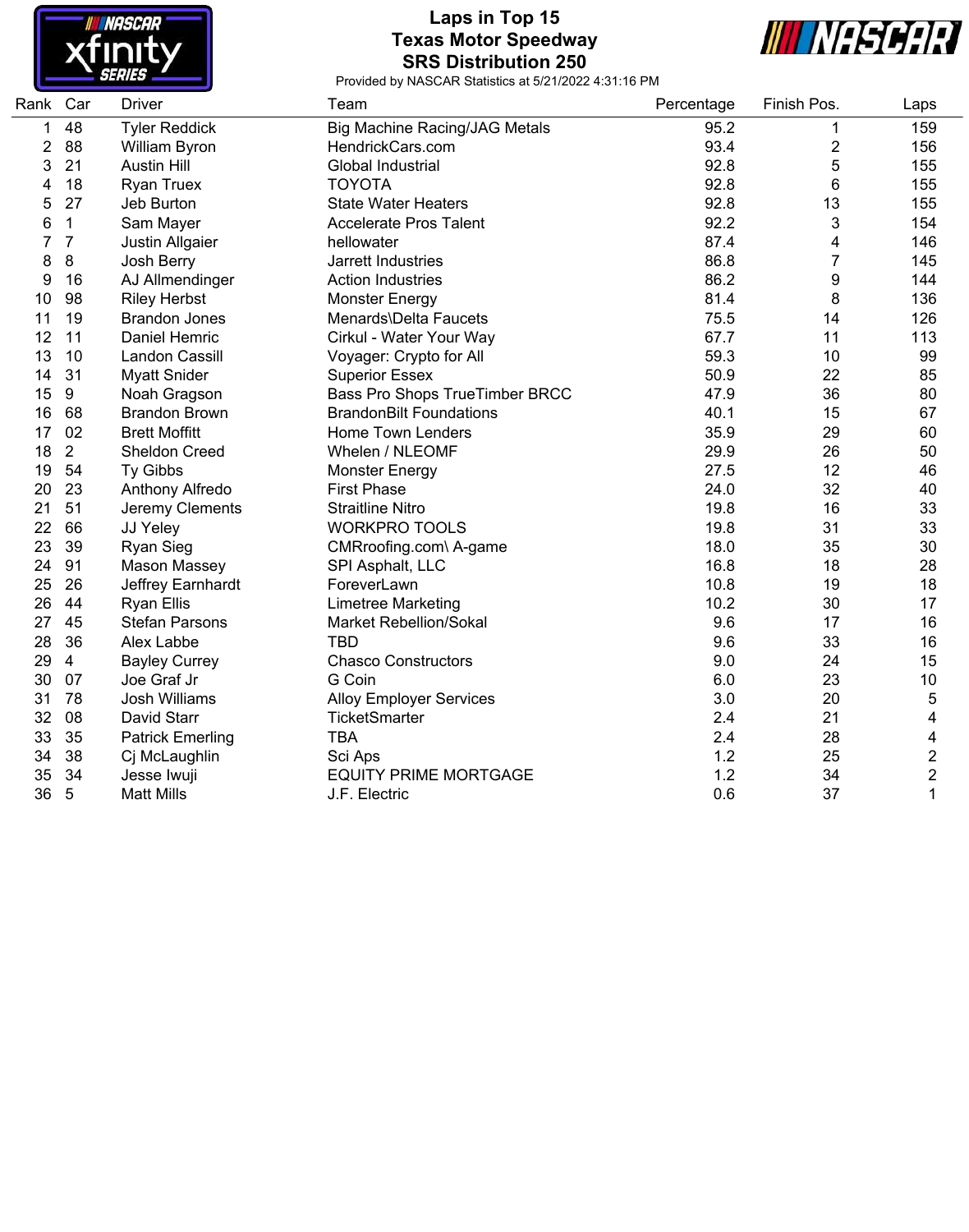

#### **Laps Led Texas Motor Speedway SRS Distribution 250**



| Rank Car |      | Driver               | Геаm                           | Percentage | Finish Pos. | Laps |
|----------|------|----------------------|--------------------------------|------------|-------------|------|
|          | 18   | Josh Berry           | Jarrett Industries             | 27.54      |             | 46   |
| 2 7      |      | Justin Allgaier      | hellowater                     | 19.76      | 4           | 33   |
| 39       |      | Noah Gragson         | Bass Pro Shops TrueTimber BRCC | 33.68      | 36          | 32   |
| 4        | -48  | <b>Tyler Reddick</b> | Big Machine Racing/JAG Metals  | 18.56      |             | 31   |
|          | 5 21 | Austin Hill          | Global Industrial              | 9.58       | 5           | 16   |
| 6        | -88  | William Byron        | HendrickCars.com               | 4.19       |             |      |
|          | 19   | <b>Brandon Jones</b> | Menards\Delta Faucets          | 1.20       | 14          |      |
|          |      |                      |                                |            |             |      |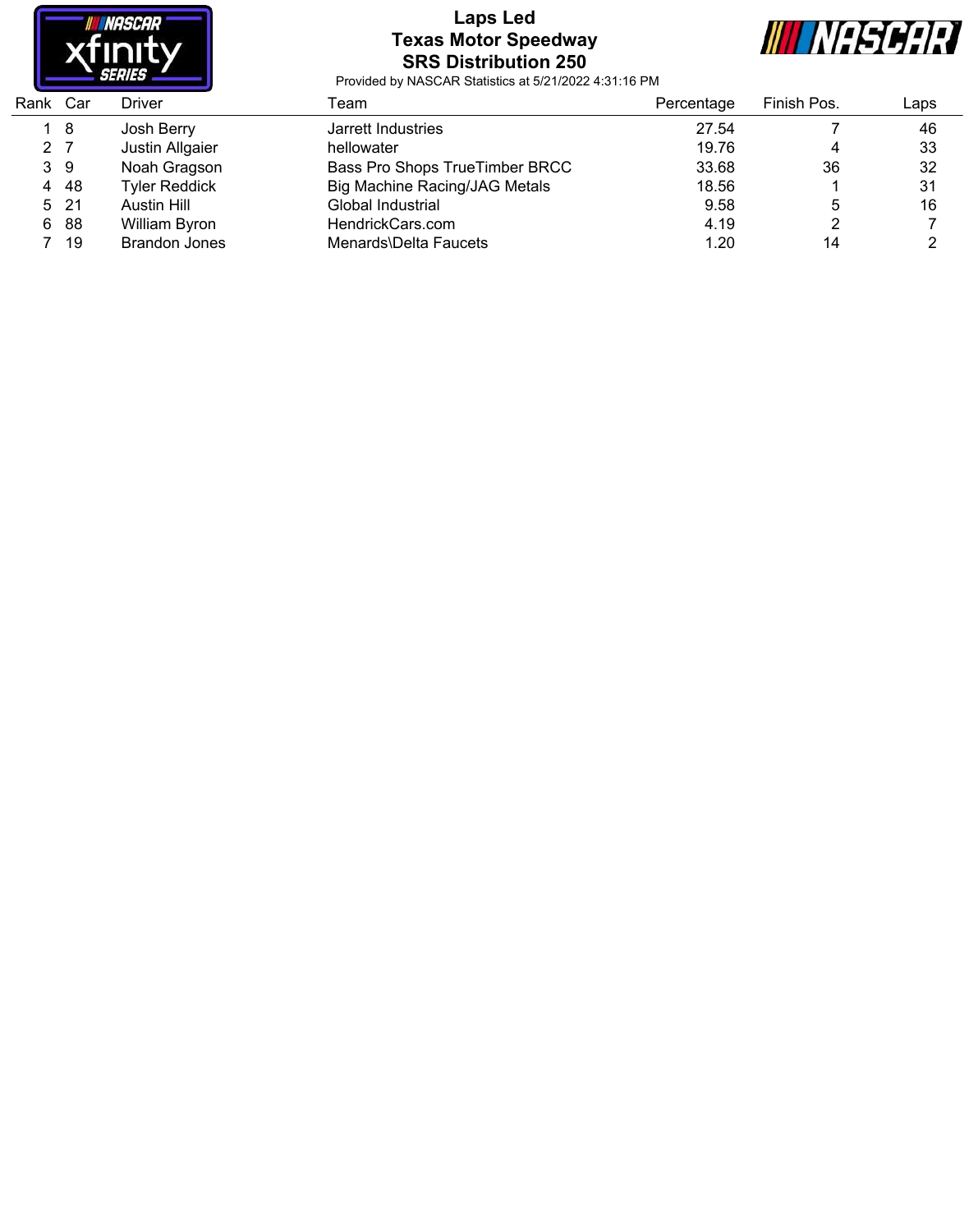

## **Quality Passes Texas Motor Speedway SRS Distribution 250**



| Rank Car |                | Driver                | Team                                 | Finish Pos. | <b>Quality Passes</b>   |
|----------|----------------|-----------------------|--------------------------------------|-------------|-------------------------|
|          | $\overline{7}$ | Justin Allgaier       | hellowater                           | 4           | 39                      |
| 2        | 16             | AJ Allmendinger       | <b>Action Industries</b>             | 9           | 38                      |
| 3        | 48             | <b>Tyler Reddick</b>  | <b>Big Machine Racing/JAG Metals</b> |             | 37                      |
|          | 18             | <b>Ryan Truex</b>     | <b>TOYOTA</b>                        | 6           | 37                      |
| 5        | 1              | Sam Mayer             | <b>Accelerate Pros Talent</b>        | 3           | 36                      |
| 6        | 21             | <b>Austin Hill</b>    | Global Industrial                    | 5           | 32                      |
|          | 8              | Josh Berry            | Jarrett Industries                   |             | 27                      |
| 8        | 98             | <b>Riley Herbst</b>   | <b>Monster Energy</b>                | 8           | 27                      |
| 9        | 27             | Jeb Burton            | <b>State Water Heaters</b>           | 13          | 26                      |
| 10       | 19             | <b>Brandon Jones</b>  | Menards\Delta Faucets                | 14          | 26                      |
| 11       | 88             | William Byron         | HendrickCars.com                     | 2           | 23                      |
| 12       | 68             | <b>Brandon Brown</b>  | <b>BrandonBilt Foundations</b>       | 15          | 21                      |
| 13       | 11             | Daniel Hemric         | Cirkul - Water Your Way              | 11          | 19                      |
| 14       | 31             | <b>Myatt Snider</b>   | <b>Superior Essex</b>                | 22          | 18                      |
| 15       | $\overline{2}$ | Sheldon Creed         | Whelen / NLEOMF                      | 26          | 16                      |
| 16       | 54             | Ty Gibbs              | <b>Monster Energy</b>                | 12          | 15                      |
| 17       | 9              | Noah Gragson          | Bass Pro Shops TrueTimber BRCC       | 36          | 15                      |
| 18       | 10             | Landon Cassill        | Voyager: Crypto for All              | 10          | 13                      |
| 19       | 66             | JJ Yeley              | <b>WORKPRO TOOLS</b>                 | 31          | 12                      |
| 20       | 51             | Jeremy Clements       | <b>Straitline Nitro</b>              | 16          | 10                      |
| 21       | 23             | Anthony Alfredo       | <b>First Phase</b>                   | 32          | 10                      |
| 22       | 02             | <b>Brett Moffitt</b>  | Home Town Lenders                    | 29          | 9                       |
| 23       | 39             | <b>Ryan Sieg</b>      | CMRroofing.com\ A-game               | 35          | 5                       |
| 24       | 26             | Jeffrey Earnhardt     | ForeverLawn                          | 19          | 4                       |
| 25       | 45             | <b>Stefan Parsons</b> | <b>Market Rebellion/Sokal</b>        | 17          | $\overline{c}$          |
| 26       | 36             | Alex Labbe            | TBD                                  | 33          | $\overline{\mathbf{c}}$ |
| 27       | 91             | Mason Massey          | SPI Asphalt, LLC                     | 18          | 1                       |
| 28       | 08             | David Starr           | TicketSmarter                        | 21          | 1                       |
| 29       | 07             | Joe Graf Jr           | G Coin                               | 23          | 1                       |
| 30       | $\overline{4}$ | <b>Bayley Currey</b>  | <b>Chasco Constructors</b>           | 24          | 1                       |